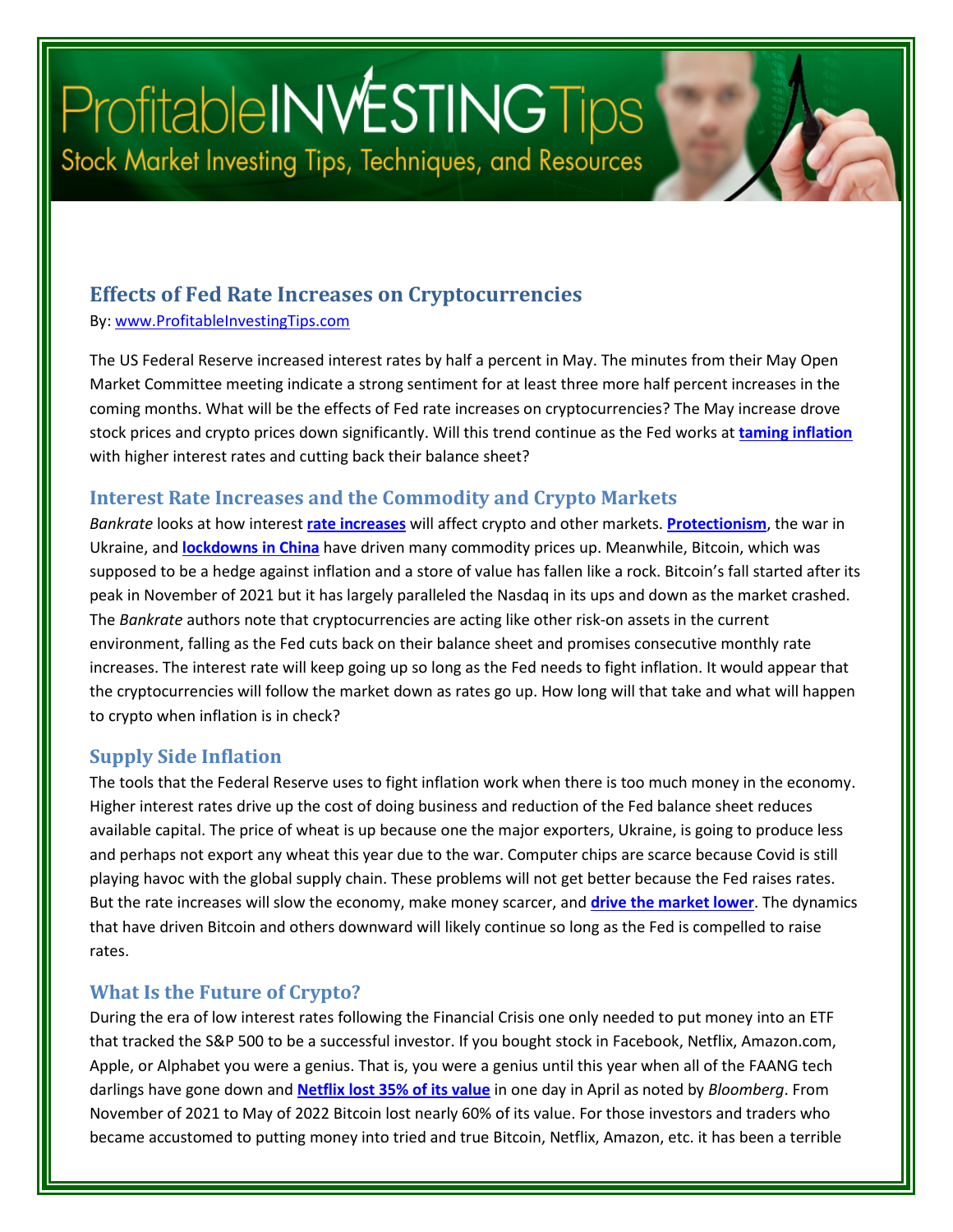shock to realize that there is more to picking investments than following the herd. The problem with Bitcoin is that it has a very low price when one bases its value on fundamentals. It does not pay dividends or interest. NFTs and DeFi are two niches where Bitcoin and others will still have value. What that value will be remains to be seen. What also remains to be seen is if Bitcoin and other cryptocurrencies will have any speculative value should the current economic situation settle into a long term recession with a wholesale flight to safe haven assets in the markets and currencies.

#### **USD BTC**

If you think of Bitcoin as a commodity or an investment you will think of how much a Bitcoin is worth in dollars. But if you think of Bitcoin as a currency you think of the USD BTC currency pair. In the Forex market when the Fed raises the interest rate the value of the dollar goes up versus the euro, yen, and the rest. Ignoring all other factors we can expect to see the dollar go up against all other currencies as the interest rate goes up and that, by itself, will reduce the value of Bitcoin and other cryptocurrencies.

For more insights and useful information about investments and investing, visit [www.ProfitableInvestingTips.com.](http://www.profitableinvestingtips.com/)

### **FREE training materials.**

### **Free Weekly Investing Webinars Don't miss these free training events!**

<http://www.profitableinvestingtips.com/free-webinar>

## **Forex Conspiracy Report**

**Read every word of this report!**

[http://www.forexconspiracyreport.com](http://www.forexconspiracyreport.com/)

## **Get 12 Free Japanese Candlestick Videos**

**Includes training for all 12 major candlestick signals.**

[http://www.candlestickforums.com](http://www.candlestickforums.com/)

**Disclaimer:** Trading and investing involves significant financial risk and is not suitable for everyone. No content on this document should be considered as financial, trading, or investing advice. All information is intended for educational